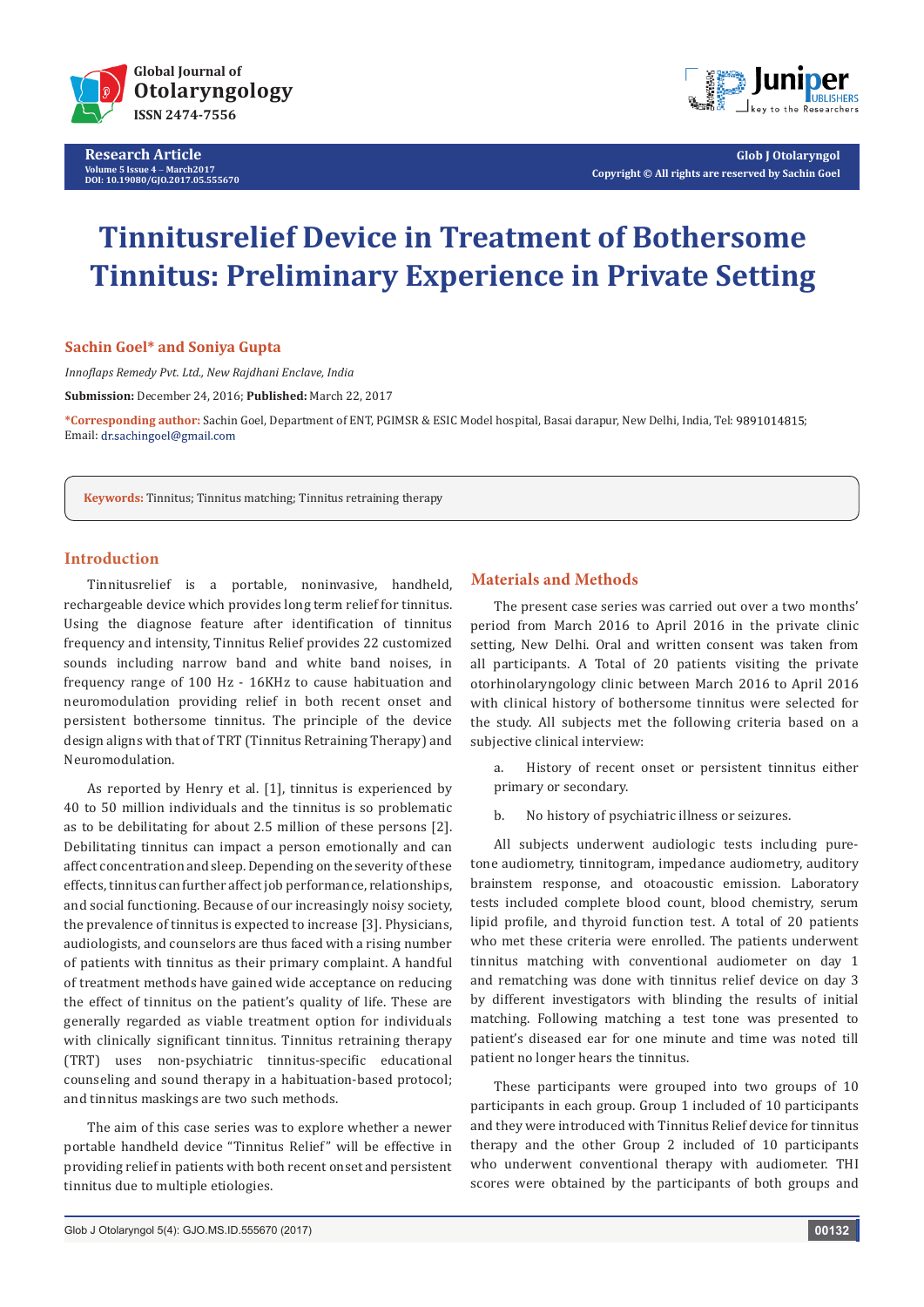comparison was done after 2 months. Sound therapy was given for 90 minutes' daily duration using Tinnitus Relief in group 1 and conventional audiometer in group 2. THI scores were obtained after every month of sound therapy and compared in

both groups and with initial THI scores. Statistical analysis was employed for evaluating the results including pre-and post THI score in Group 1 and Group 2.

### **Results**

| Table 1: Data of the participants. |  |
|------------------------------------|--|
|------------------------------------|--|

| <b>G1 with Tinnitus Device</b> |     |        |              | <b>G2</b> without Tinnitus Device |     |        |              |
|--------------------------------|-----|--------|--------------|-----------------------------------|-----|--------|--------------|
| <b>Patient</b>                 | Age | Gender | Severity     | <b>Patient</b>                    | Age | Gender | Severity     |
| P <sub>1</sub>                 | 65  | Male   | Catastrophic | P <sub>1</sub>                    | 63  | Male   | Catastrophic |
| P <sub>2</sub>                 | 68  | Female | Catastrophic | P <sub>2</sub>                    | 66  | Female | Catastrophic |
| P <sub>3</sub>                 | 37  | Male   | Sever        | P <sub>3</sub>                    | 38  | Male   | Sever        |
| <b>P4</b>                      | 45  | Male   | Sever        | P <sub>4</sub>                    | 43  | Male   | Sever        |
| P <sub>5</sub>                 | 50  | Female | Sever        | P <sub>5</sub>                    | 47  | Female | Sever        |
| P <sub>6</sub>                 | 33  | Female | Sever        | <b>P6</b>                         | 34  | Female | Sever        |
| P7                             | 44  | Male   | Moderate     | P7                                | 45  | Male   | Moderate     |
| P <sub>8</sub>                 | 37  | Male   | Moderate     | P <sub>8</sub>                    | 36  | Male   | Moderate     |
| P <sub>9</sub>                 | 41  | Female | Moderate     | P <sub>9</sub>                    | 42  | Female | Moderate     |
| P <sub>10</sub>                | 51  | Female | Moderate     | P10                               | 54  | Female | Moderate     |

The study included 20 patients with history of tinnitus. Below is the data of the individuals participated in the present study (Table 1) (Figure 1). THI score shows 56% improvement in participant's quality of life in Group 1 as compare to Group 2. This study shows that after treatment with Tinnitus Relief Device, patients from group 1 achieved a successful outcome on completing treatment. The criterion for success was chosen to avoid any possibility of placebo effect. According to Duckert and Rees [4], the success rate is also far above the highest estimated placebo effect for tinnitus treatment, in continuation these authors stated that subsequent studies on this cohort of patients will look to see how this improvement is maintained over a longer period (Figure 2).





From the results and Graph 2, this is clearly seen in that both the group achieved significant improvement, but a significant difference was observed in the THI scores of both the groups. Group 1 including participants with Tinnitus relief device showed better improvement. An important question is what happens to patients in the non-better group i.e. Group 2 including participants without using Tinnitus relief device. Although they do not reach the level of significant improvement in the given time, this does not mean that they have not received any benefit from manual treatment.

#### **Conclusion**

There have been many pleas in the past for tinnitus researchers and clinicians to unify in their approach to clinical management of tinnitus patients. As per the present study, Tinnitus Relief device is a good device for reducing the tinnitus problem in individuals suffering from tinnitus. Also, it can be said that the device might be as good as other similar devices